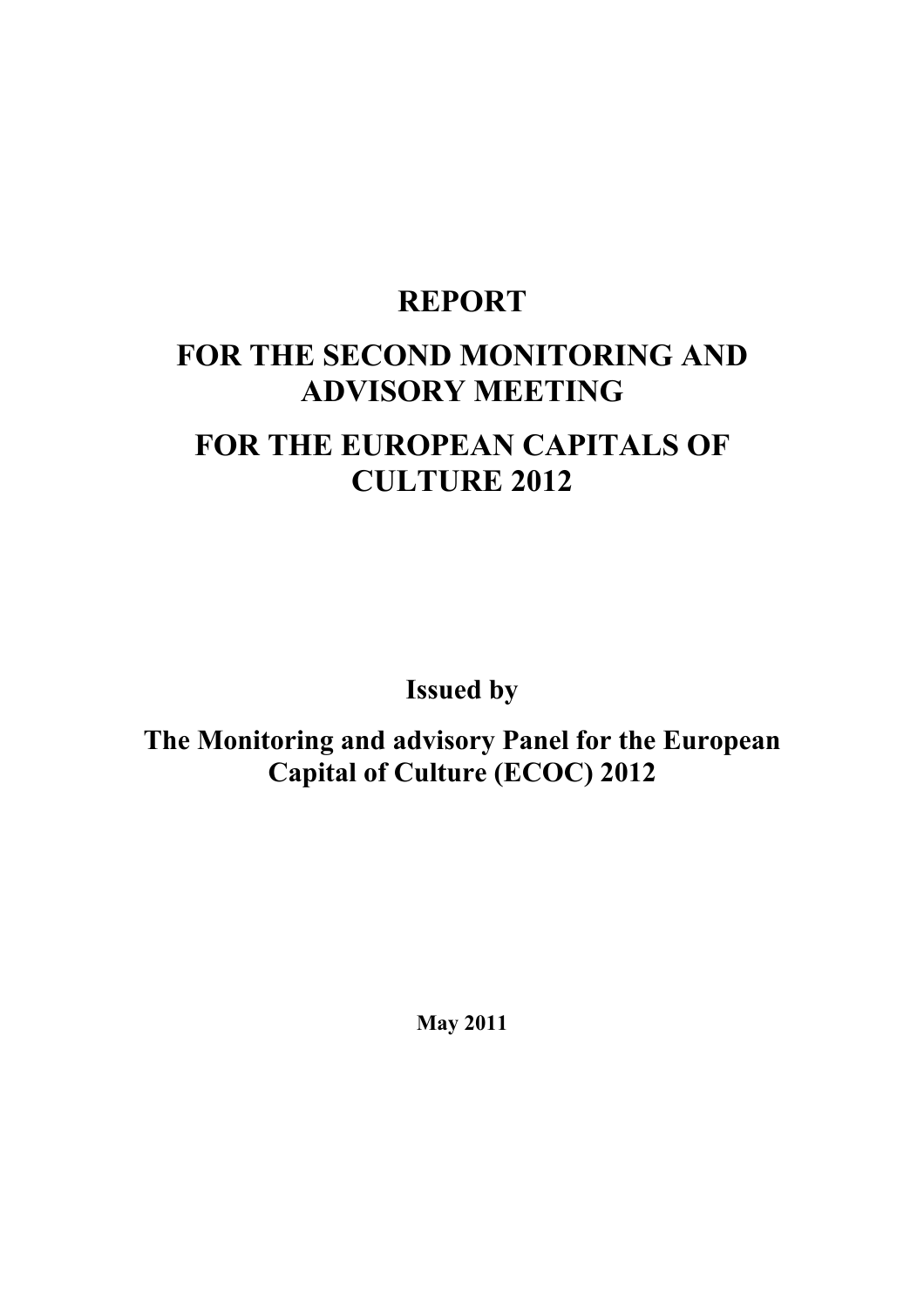| $\mathbf{1}$ . |      |                                                                  |  |
|----------------|------|------------------------------------------------------------------|--|
|                | 1.1. | The European Capital of Culture designation and monitoring3      |  |
|                | 1.2. | Guimarães and Maribor as 2012 European Capitals of Culture 4     |  |
|                | 1.3. | European Capitals of Culture 2012. Remarks made by the selection |  |
|                |      | 1.3.1.                                                           |  |
|                |      | 132                                                              |  |
|                | 14   |                                                                  |  |
| 2.             |      | SECOND MEETING OF THE MONITORING AND ADVISORY PANEL              |  |
|                | 2.1. |                                                                  |  |
|                |      | 2.1.1                                                            |  |
|                |      | 2.1.2.                                                           |  |
| 3 <sub>1</sub> |      | SUMMARY OF THE PRESENTATION OF THE 2012 ECOCS AND                |  |
|                | 3.1. |                                                                  |  |
|                | 3.2. |                                                                  |  |
| $\overline{4}$ |      |                                                                  |  |
|                | 41   |                                                                  |  |
|                | 4.2. |                                                                  |  |
|                |      | 5. THE REQUIREMENTS FOR AWARDING THE MELINA MERCOURI             |  |
|                |      | 6. THE PANEL'S RECOMMENDATION REGARDING THE MELINA MERCOURI      |  |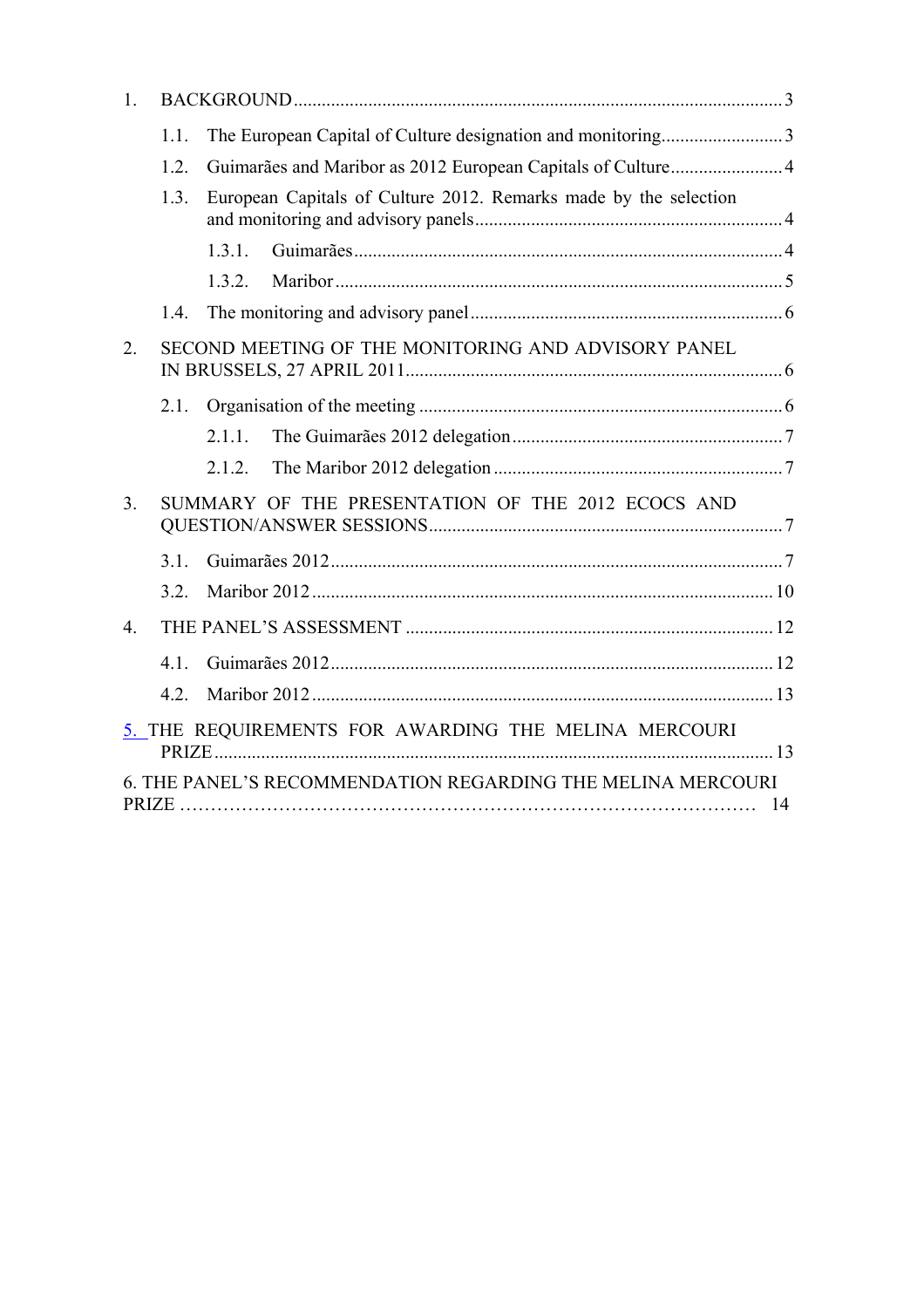This is the report of the second monitoring and advisory meeting of the European Capital of Culture Panel. The meeting concerned the 2012 European Capitals of Culture, namely Guimarães (Portugal) and Maribor (Slovenia); it took place on 27 April 2011.

## **1. BACKGROUND**

## **1.1. The European Capital of Culture designation and monitoring**

The European Capitals of Culture (ECOC) initiative, a major European Union activity, is aimed at highlighting the richness and diversity of European cultures and the features they share, as well as promoting greater mutual knowledge and understanding among Europe's citizens.

"The European City of Culture" project was launched in 1985 by the Member States meeting in the Council on the initiative of Mrs Melina Mercouri. Since then, the event has grown in popularity every year, and is now well known to European citizens.

Until 2004, the European Capitals of Culture were designated by the Council on the basis of intergovernmental cooperation. Decision 1419/1999/EC of the European Parliament and of the Council established a Community action for the European Capital of Culture event for the years 2005 to 2019. By this decision, a *new nomination procedure* was introduced, involving a panel in charge of assessing the proposals of cities. For each year from 2009 to 2019, two Member States are entitled to make proposals to the EU: one from the Member States which joined the EU in 2004, another one from the others.

Following recommendations from stakeholders, the scheme of designating the European Capitals of Culture was modified in 2006, in order to introduce a more effective process of European designation. Consequently, Decision 1622/2006/EC is now the only applicable legal Decision. In accordance with this Decision, the 2010 European Capitals of Culture and all those that follow are submitted to a monitoring phase between the designation and the beginning of the event.

The 2012 European Capitals of Culture were designated under the scheme laid down by Decision 1419/1999/EC; they are submitted to the monitoring process initiated by Decision 1622/2006/EC.

The monitoring is carried out under the responsibility of 7 members designated by the European Institutions. This panel is called the monitoring and advisory panel. It is convened on two occasions between the designation and the beginning of the event to give advice on, and to take stock of the preparations for the event with a view to helping the cities develop a high quality programme with a strong European dimension. For the 2012 title, the first monitoring meeting took place on 25 November 2009, the second one on 27 April 2011.

On the basis of the report issued by the monitoring and advisory panel after its second meeting, a prize in honour of Melina Mercouri shall be awarded to the designated cities by the Commission, provided that they meet the criteria of the action and have implemented the recommendations made by the selection as well as the monitoring and advisory panels. The prize shall be monetary and shall be awarded at the latest three months before the start of the relevant year. It will be financed by the European Union's Culture Programme. The requirements for the award of the prize are mentioned in paragraph 5 below.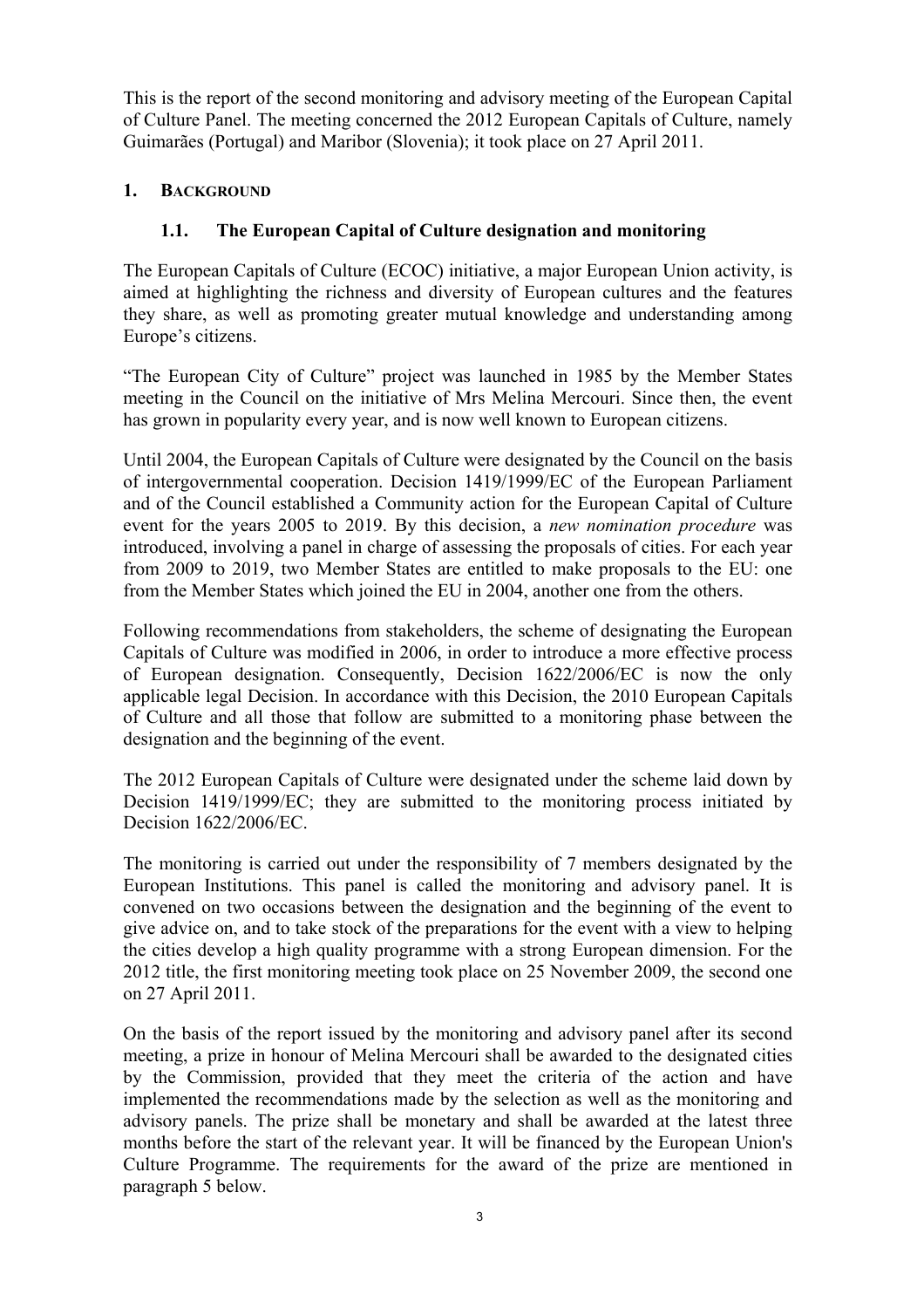## **1.2. Guimarães and Maribor as 2012 European Capitals of Culture**

Portugal and Slovenia were the two Member States entitled to make proposals for the 2012 title. Portugal proposed Guimarães and Slovenia proposed Maribor.

The selection panel met on 23 April 2008 to examine the nominations. This examination included hearings of representatives from the candidate cities. The panel assessed the proposals against the criteria laid down for the event and then invited the cities concerned to develop their plans further, to focus more strongly on the main objectives and characteristics of the action as defined in Decision 1622/2006/EC, including cultural programmes that have a long term impact for the city and region, and to complete their application accordingly. The panel expected a more detailed programme, especially for artistic events with a major European dimension. The completed applications were received by the Commission by 30 September 2008 and a new selection meeting took place on 5 November 2008. The panel submitted its report to the Commission in late November 2008; at the request of the panel, the Commission forwarded the report to the other Institutions.

On the basis of an overall evaluation of the applications, the panel – while suggesting some improvements, notably concerning Maribor's application - reached a consensus to recommend to the Institutions of the European Union that Guimarães and Maribor host the European Capital of Culture in 2012.

The Committee on Culture and Education of the European Parliament forwarded a letter to DG EAC on 28 January 2009, as a follow up to the panel's report, to highlight the relevant aspects of the designation of the 2012 European Capitals of culture.

In conclusion, the Commission submitted to the Council a recommendation for the official designation of Guimarães and Maribor for the 2012 European Capital of Culture event.

The EU Council of Ministers of 12 May 2009 designated Guimarães and Maribor as the 2012 European Capitals of Culture (2009/400/CE).

#### **1.3. European Capitals of Culture 2012. Remarks made by the selection and monitoring and advisory panels**

This section summarizes remarks made by the selection panel in November  $2008<sup>1</sup>$  and during the first meeting of the monitoring and advisory panel in 2010.

# *1.3.1. Guimarães*

*Selection* 

 $\overline{a}$ 

<sup>&</sup>lt;sup>1</sup> The report is available at:  $\frac{http://ec.europa.eu/culture/our-programmes-and-actions/doc/2012ecoc$ report.pdf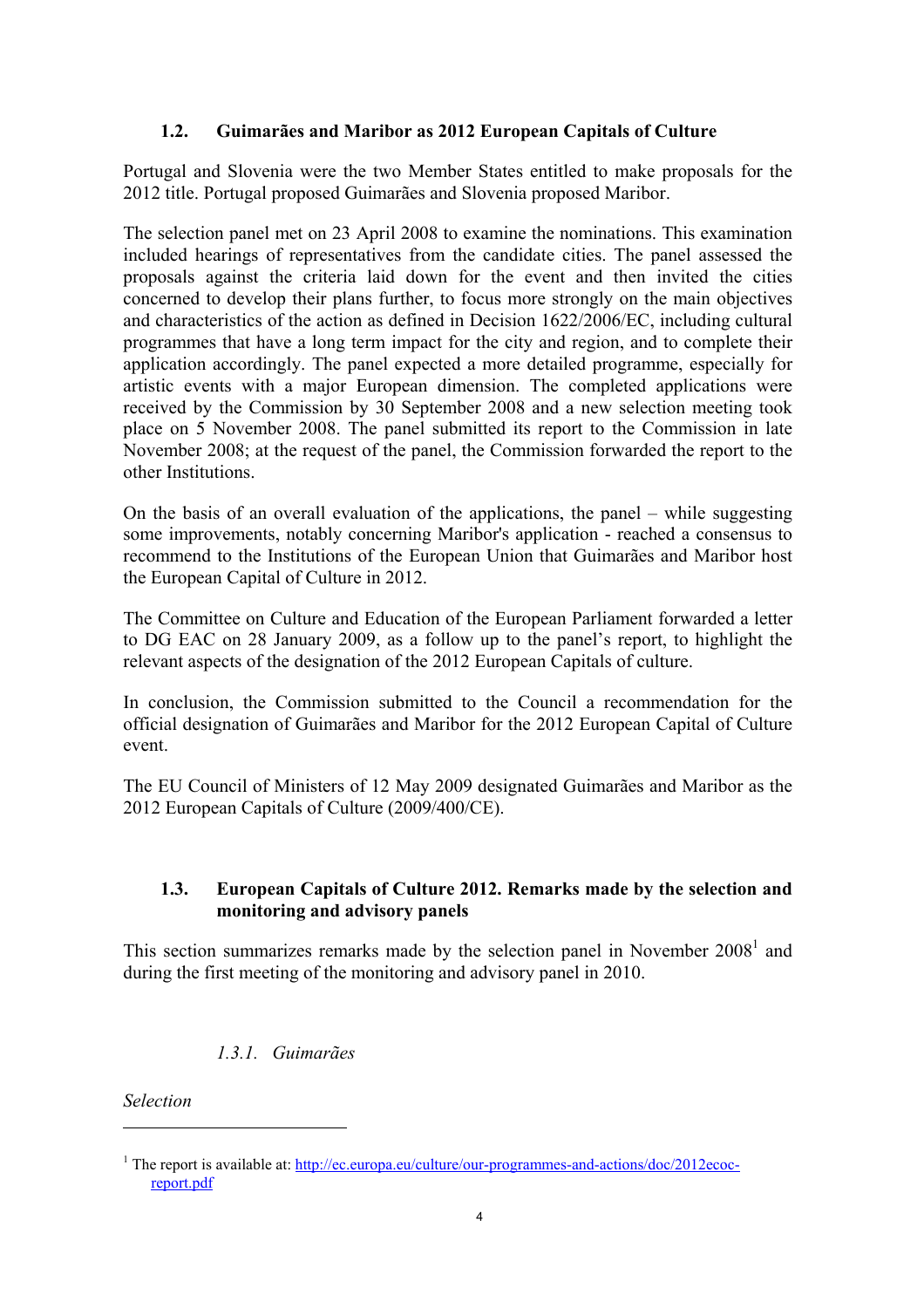The panel welcomed the vast progress made by the city in comparison with its first application. The panel was impressed by the commitment of the team and the cultural sector to this project, which greatly relies on the quality of the partnership. The concept of the event was strong, and the University was highly motivated to participate in the event. The panel was impressed by the team and its presentation and stressed the importance of translating the vision and the concept into concrete projects. The success of progress made by Guimarães would greatly depend on continuity of the working method and the new team put together. The panel recommended continuing along the lines now set for the entire preparation phase, stressing the importance of staff stability. It regretted that the newly appointed director did not participate in the presentation and would like to see the whole team formally appointed as soon as possible.

#### *First monitoring*

The panel acknowledged the efforts Guimarães had made in preparing the ECOC 2012, in particular in securing the budget and setting the governing structure. It was nevertheless concerned about the pace and timing of delivery, as preparation seemed to still be in a preliminary phase.

The panel made clear that in the second monitoring form it would expect to receive much more detailed information and evidence on the programming process in place, on the links between the theoretical framework and the programme delivered, on the communication strategy, the European dimension and the involvement of Portuguese as well as international partners.

#### *1.3.2. Maribor*

#### *Selection*

The panel was impressed by the commitment, enthusiasm and ambition of the new team and was happy to see that the city had improved the bid in comparison with the application presented in April 2008 by taking into account the advice delivered at that time. It stressed the very high number of projects comprising the programme and expressed its doubts about the capacity of the city to implement them all. In priority, it would like to see events specifically designed for the year in the programme. It therefore underlined that in order to be successful, Maribor would need to be selective. The panel members advised that the programme would be more easily manageable if the team succeeded in giving priority to a more restricted number of demanding, but realistic projects. In this regard, the panel requested a list of 5 to 7 priorities for the event. The panel also reflected on the added value which external expertise could bring in helping to acquire the added value needed for the preparation of this kind of European project. In this context the panel suggested that the city might benefit from involving external advisors for the further development of the project, in particular with regard to artistic excellence.

#### *First monitoring*

The panel was concerned about the uncertainty of the governance arrangements and by the proliferation of boards as this could slow down the implementation process by introducing unnecessary rigidity. It advised Maribor delegation to adopt a pragmatic approach and consider a leaner governance model. In particular, it recommended separating marketing and finance functions. Although the importance attached to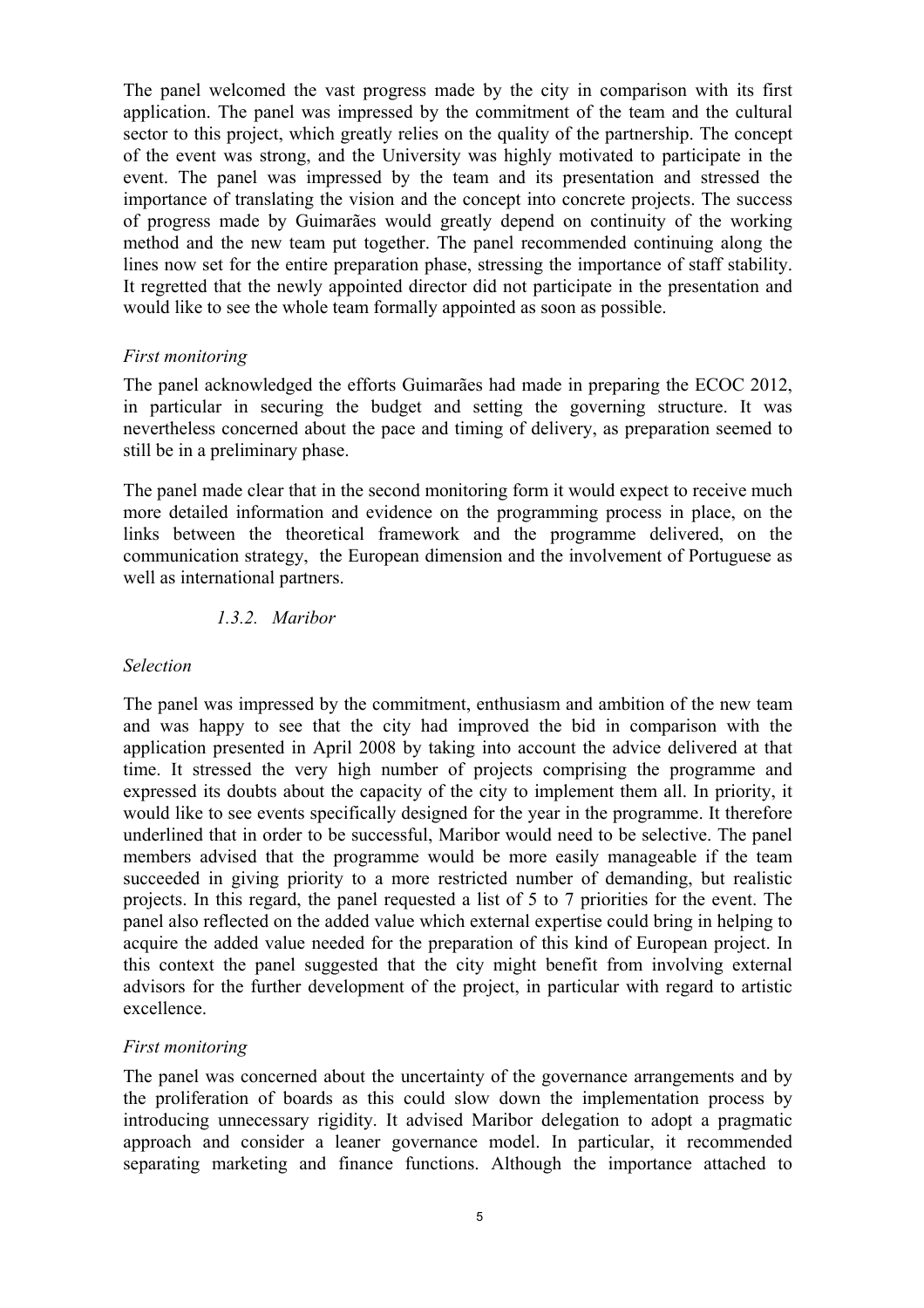reporting was impressive, the panel was concerned that the right balance should be struck so that the project was not weighed down by administrative requirements.

The panel repeated its concern at the number of themes (16) in the programme which had not been reduced since application phase, and highlighted the importance of having a few cutting edge projects attractive at European scale. The European dimension of the project still needed to be reinforced.

The panel wanted Maribor to provide a more thorough, detailed and concrete progress report at the final monitoring stage. It would like also to meet people dealing with the finances and artistic concept at the final monitoring meeting.

#### **1.4. The monitoring and advisory panel**

The monitoring and advisory panel was composed of the following members:

Sir Jeremy Isaacs and Mr Manfred Gaulhofer, appointed by the Commission for the 2011-2013 period.

Mr Andreas Wiesand and Ms Danuta Glondys, appointed by the European Parliament for the 2009-2011 period.

Ms Hennicot-Schoepges and Mr Constantin Chiriac, appointed by the Council for the 2010-2012 period.

Ms Elisabeth Vitouch, appointed by the Committee of the Regions for the 2010-2012 period.

Ms Glondys was excused.

The panel was chaired by Mr Gaulhofer.

#### **2. SECOND MEETING OF THE MONITORING AND ADVISORY PANEL IN BRUSSELS, 27 APRIL 2011**

# **2.1. Organisation of the meeting**

The 2012 European Capitals of Culture had been invited by the panel to answer some questions listed in a "monitoring form" and to return it to the Commission by the beginning of February 2011. The Commission forwarded the completed forms to the panel immediately upon their reception. The panel members were invited to a meeting organised by the Commission on 27 April 2011 in Brussels. The cities were invited to present the progress achieved so far in the preparation of the event and to answer questions from the panel members.

The meeting was structured around the following sessions:

- Presentation by representatives from Guimarães 2012 and question/answer session
- Presentation by representatives from Maribor 2012 and question/answer session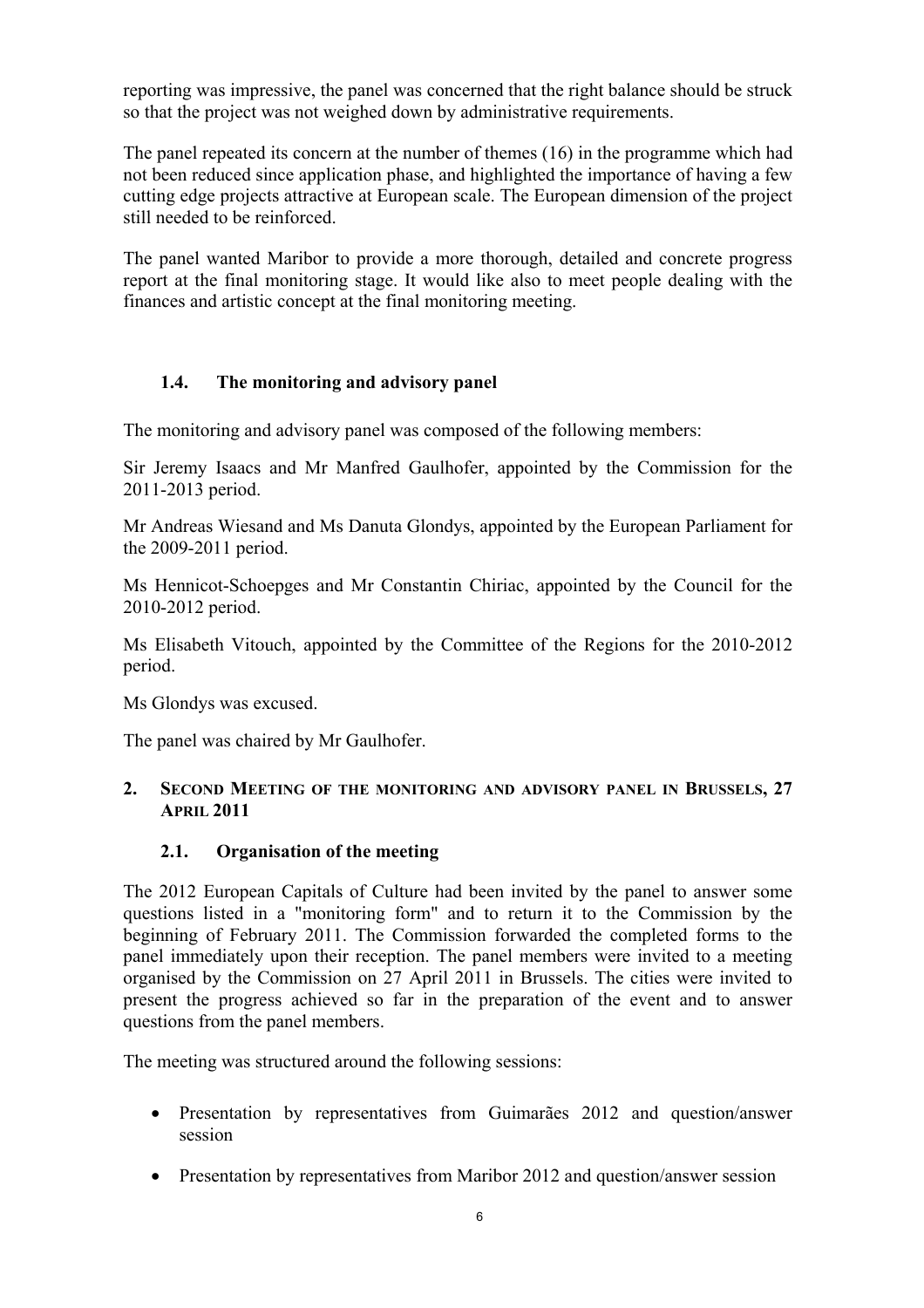• Panel discussion, outlines of the report and conclusions (restricted to Panel members and the Commission as observer)

The following were present from the European Commission, as observers: Ann Branch (Head of Unit - Culture Programme and Actions), Jacqueline Pacaud, Antonio Farrauto, Bettine Gola (Culture Programme and Actions Unit). The delegations of the 2012 European Capitals of Culture were composed as follows:

#### *2.1.1. The Guimarães 2012 delegation*

-Cristina de Azevedo - Fundação Cidade de Guimarães Chairwoman - João Serra - Fundação Cidade de Guimarães Executive Board member (Cultural Programme)

- António Magalhães Mayor of Guimarães
- Francisca Abreu Deputy Mayor for Culture
- Carlos Martins Project manager.

#### *2.1.2. The Maribor 2012 delegation*

Mrs Suzana Žilič Fišer, Director General Maribor 2012

Mr Mitja Čander, Programme Director Maribor 2012

Mr Tomaž Kancler, Deputy Mayor of Maribor

Mr Roman Didović, Deputy Finance Director Maribor 2012

Mr Damijan Andjelković, Marketing Director Maribor 2012

Mrs Alma Čaušević, Chief Producer Maribor 2012

Mr Aleš Šteger, Advisor to the Programme Director for International Relations Maribor 2012

Mr Peter Tomaž Dobrila, Advisor to the Programme Director Maribor 2012 Mrs Jasmina Holc, Public Relations Maribor 2012

#### **3. SUMMARY OF THE PRESENTATION OF THE 2012 ECOCS AND QUESTION/ANSWER SESSIONS**

#### **3.1. Guimarães 2012**

Christina de Azevedo, Chairwoman of the Foundation Cidade de Guimarães since September 2009, introduced the members of the delegation from Guimarães. She was accompanied by António Magalhães, Mayor of Guimarães, and Francisca Abreu, Deputy Mayor of Guimarães and responsible for culture, João Serra, Board member of the Foundation Cidade de Guimarães and responsible for the cultural programme, and Carlos Martins, project manager for the Foundation. She stressed the considerable work carried out by the Foundation since the first monitoring meeting, taking into account the panel's recommendations.

The Foundation Cidade de Guimarães was the entity responsible for the organization and coordination of aspects pertaining to the implementation of the Cultural Programme, while the Guimarães City Council (*Câmara Municipal*) was the entity responsible for the programme of Urban Regeneration of the City. The founders of this entity were the City Council (*Câmara Municipal*) and the Ministry of Culture.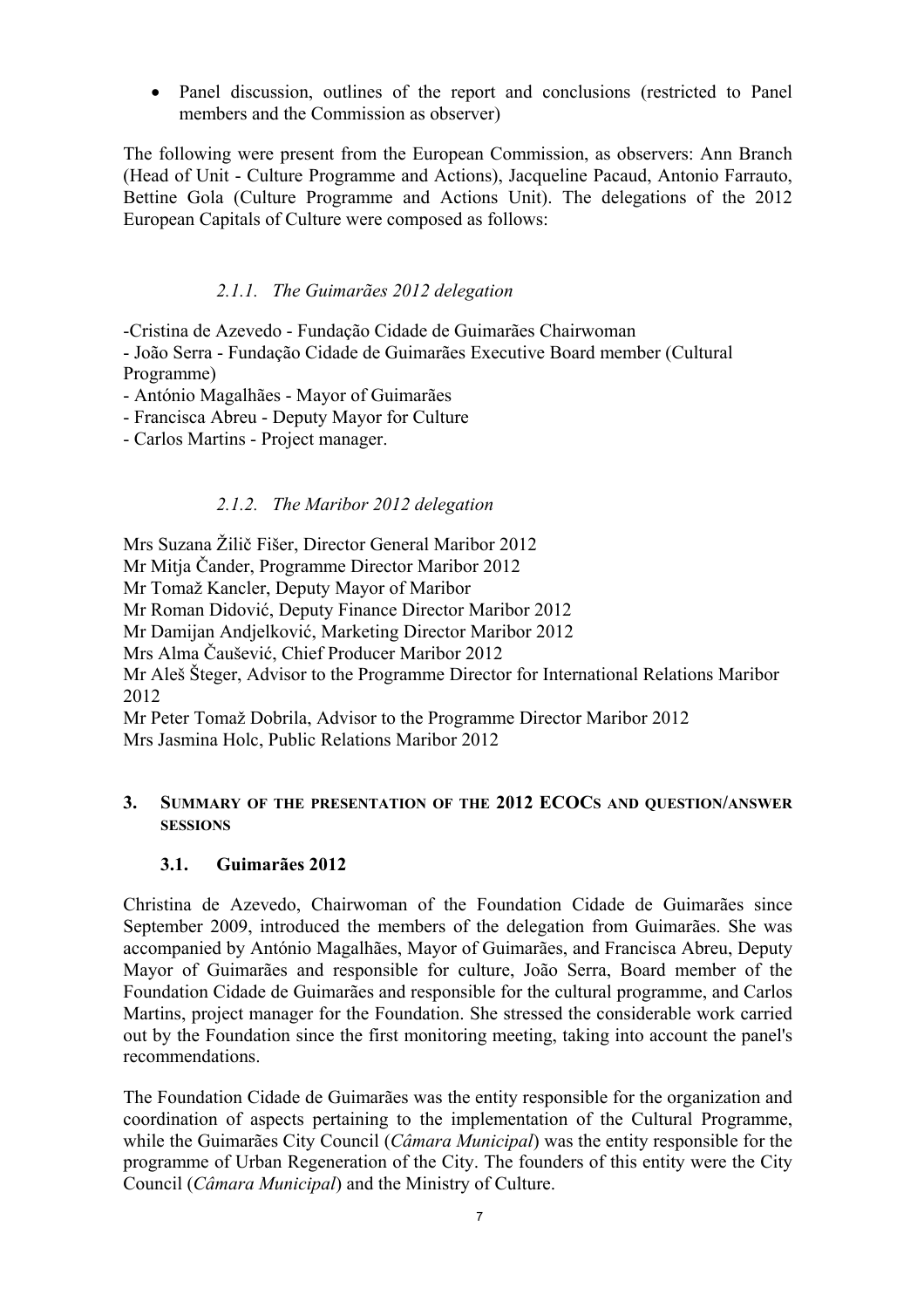The team of the Foundation currently included 10 fixed term employees. There were in addition a number of contractual employees.

Mrs de Azevedo presented the budget. It included a total of  $\epsilon$  41 Million of operational expenditure, of which  $\epsilon$  25 million for the programme,  $\epsilon$  8 million for communication (coming from the national tourism office) and  $\epsilon$  8 million for administrative expenditure. In addition, about  $\epsilon$  70 million were dedicated to infrastructure and managed by the city directly. The total budget of  $\epsilon$  41 million was comprised of national and local funding (56.1%) and European funds (43.9%). Regarding the latter,  $\epsilon$  18 million come from the EU's structural funds, more precisely from a Regional Operational Programme including financing for the development of the cultural and creative industries, for both infrastructure and immaterial investments such as the cultural programme of the Guimarães 2012 ECOC. The budget was secure, with the structural funds having been completely committed.

The delegation presented the regeneration projects planned in Guimarães and the surrounding territory: the old market, the Toural, the house of memory etc. These projects were funded by the Guimarães City Council and were part of an overall regeneration strategy begun in 2001.

Due to the tight time frame, the foundation of Guimarães 2012 had decided not to construct new buildings but to revive old factories, especially from the textile industry. In 2011 five rehabilitation works would be finished, and in 2012 five more would be completed.

The launch of the preliminary programme had taken place in January 2011. During the meeting the delegation presented a more detailed version of the 2011 warm-up programme and 2012 programme. The next version would be published in June 2011 and would be practically final. Oficina, the most important cultural operator in Guimarães, would be the main partner for productions and for ensuring sustainability. "Involvement" (citizen participation) and "legacy" were key words and had been an important consideration in the choice of projects. The role of Guimarães as the birthplace of Portugal and of Portuguese identity had served as inspiration for the programme.

Four places and four times structured the Guimarães 2012 programme. The four central places were: "The Guimarães we are" (identity), "The cities we built" (territorial dimension), "The land of experiences" and "What Europe do we aspire to?" (thought cluster). The four times were: "Time for encounters" including many artists residencies and a period of process, rather than outputs, "Time for creation" which would be more about outputs and display, "Free time" comprising a programme for public spaces, and "Time for rebirth" which would be a period of evaluating what would continue beyond the year. These periods corresponded approximatively to the 4 seasons of the year. Within this time frame, the programme was composed of 4 themes: Community, City, Thought, Arts. The delegation of Guimarães 2012 showed a video with presentations by the experts responsible for the themes.

The European dimension of Guimarães 2012 was reflected across the 4 themes of the Programme and both aspects: the themes put forward and the way of implementing the cultural projects.

The Programme expected to be seen as an intersection of two roads: Guimarães and the rest of Europe, and the rest of Europe with Guimarães.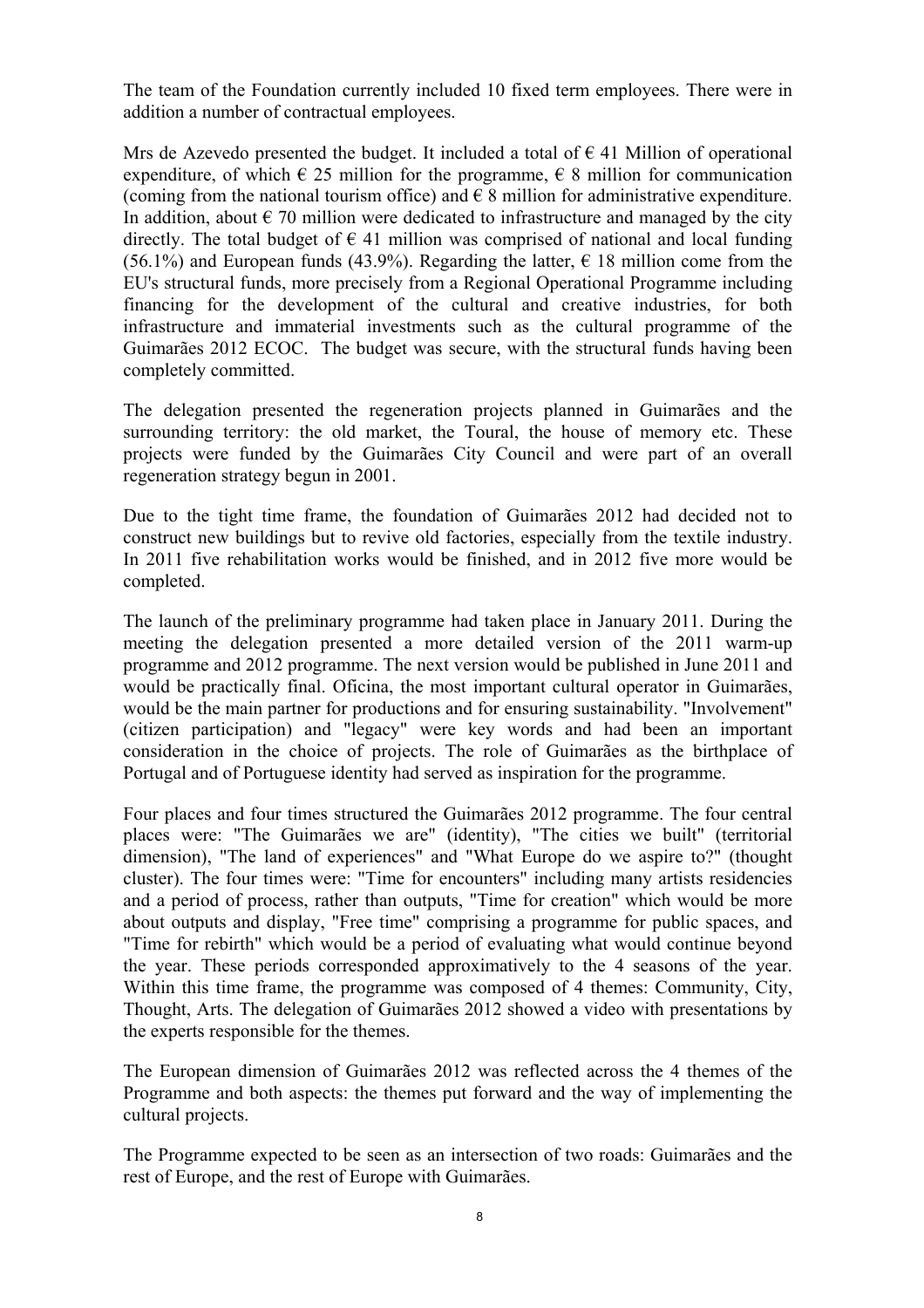Guimarães, symbolically linked to the birth of Portugal in medieval times, presented a unique contribution to the network of European cities. In 2012, it would offer itself to be a great European meeting point, and Guimarães proudly would put its historic heritage on display, which it has safeguarded and valued in exemplary fashion along its path as an industrial centre in the last two centuries and as the home of a pioneering cultural force in history and archaeology, the fine arts, architecture, philosophy and medicine.

Guimarães 2012 programme took up the "sense of Europe" not only in the identification of this historic opening of the city to the outside world but also in the projection of European issues which must be discussed for the future. Among the topics, special attention should be given to the role of the intellectual heritage of cities for European construction and the search for innovation in social and political systems as a modernday imperative.

To give an example of the European dimension of the programme, the Art theme would involve artists and organizations from various backgrounds, from Eastern Europe to the Mediterranean and the North. There would also be a clear international focus, with artists coming from other continents such as Africa, South America and Asia who worked in Europe or vice versa.

Concerning the city and citizens criteria, the Guimarães 2012 programme would involve the people, institutions of Guimarães and the community as a whole.

The team in charge of the preparations of the event had established a deep relationship with national, regional and local institutions, such as the Alberto Sampaio Museum and Paço dos Duques de Bragança (both national cultural structures) and Sociedade Martins Sarmento (regional but a pioneer in archeological works and one of the first public Portuguese libraries) up to the Cultural Associations with a long lasting activity in the city.

More than an ambitious cultural and urban regeneration programme, Guimarães 2012 presented itself as a process aiming at changing the current strategic development model for the city socially, economically and culturally.

Consequently, the entire cultural programme was built taking into account the future sustainability of the selected projects, the involvement of local resources as well the establishment of long lasting partnerships and knowledge generation.

As a result the team expected growth in local artistic production structures, some scale gains within the city's cultural system, the generation of new collaborative platforms, the strengthening of community participation and a boost to the creative industries.

Cooperation with Maribor 2012 would feature strongly, especially regarding youth exchanges and soccer. Both Capitals would participate in the project "Embassy of Europe", consisting of inviting all Member States to present their own artistic lives in each of the Capitals during 2012.

Some 2.5 million visitors were expected during the year compared to the current rate of some 500,000 per annum. The city's hotel capacity was recognised to be limited with some 2000 beds currently available. A further four private initiative hotels were being built, but even this would not provide a sufficient capacity. However Guimarães was actively tackling this challenge. First, they were working with tourism operators to develop an on-line private renting scheme which should provide an estimated additional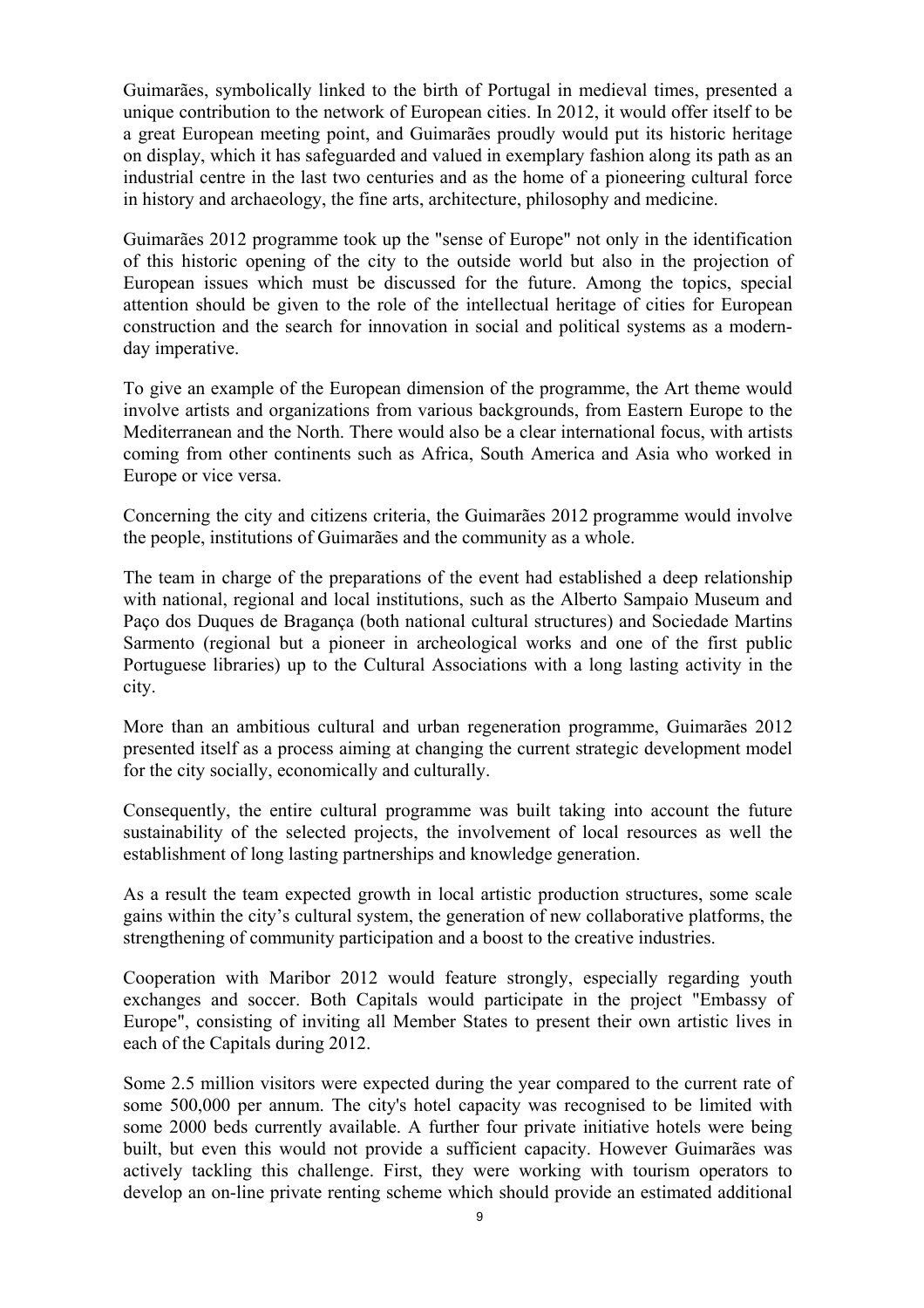200 beds, and secondly, they were trying to negotiate a bus shuttle service to facilitate day trips to Guimarães from people staying in Porto.

Porto airport was an important entry point for visitors, and in addition to the bus shuttle service, the foundation was trying to negotiate an express train service in order to reduce the journey time between the two cities. Ryanair was an important carrier to Porto, bringing some 2 million visitors each year and would offer special fares to Guimarães.

The new logo had been selected by open call at the beginning of 2011. It represented a "flexible" heart, which could be adapted to various events within the programme for the year. The logo would be "In progress".

In addition to the communication strategy, Guimarães was setting up a network of "ambassadors" to communicate about the event, with some 69 local ambassadors and 5 national celebrities, 1 from each region of the country.

Regarding the media, they were ensuring regular features in the national and local press and links with foreign press representatives in Lisbon, with 19 foreign correspondents having already paid a visit to Guimarães Monthly press conferences were also being held. Communication with the media was always challenging, but it would be facilitated by the new programming document handed to the panel.

An independent evaluation was being commissioned by the University of Minho. It would be multidisciplinary and links had been established with the team which had carried out the evaluation of Liverpool '08. They would draw on that methodology, but adapt it to the circumstances of Guimarães.

#### **3.2. Maribor 2012**

Suzana Žilič Fišer, Director General of Maribor 2012, introduced the 8 member delegation from the Public Institute Maribor 2012, which had been set up in early 2010 to manage the implementation of the event. Tomaž Kancler, Deputy Mayor of the City of Maribor, was also part of the delegation.

The Institute included the Institute Council and the Programme Council.

Since Maribor had submitted their document to the panel, Mr Pandur's role had changed. He would remain as artistic advisor but would no longer have an administrative function as chairman of the Programme Council. Suzana Žilič Fišer explained that the changes in personnel aimed at making the structure clearer, more operational and effective.

In a poll almost 85% of people in the city supported the project.

The delegation recalled that 5 nearby towns were involved in the event: Murska Sobota, Novo Mesto, Ptuj, Slovenj Gradec and Velenj.

The event was considered as crucial for the whole country and not only for the region. Consequently, funding was being provided by a variety of public sources (local and national), and the process of signing agreements to guarantee the various sources of the budget was ongoing. The delegation presented the budget for the event. The operational budget had decreased due to the financial crisis: in contrast to the budget planned at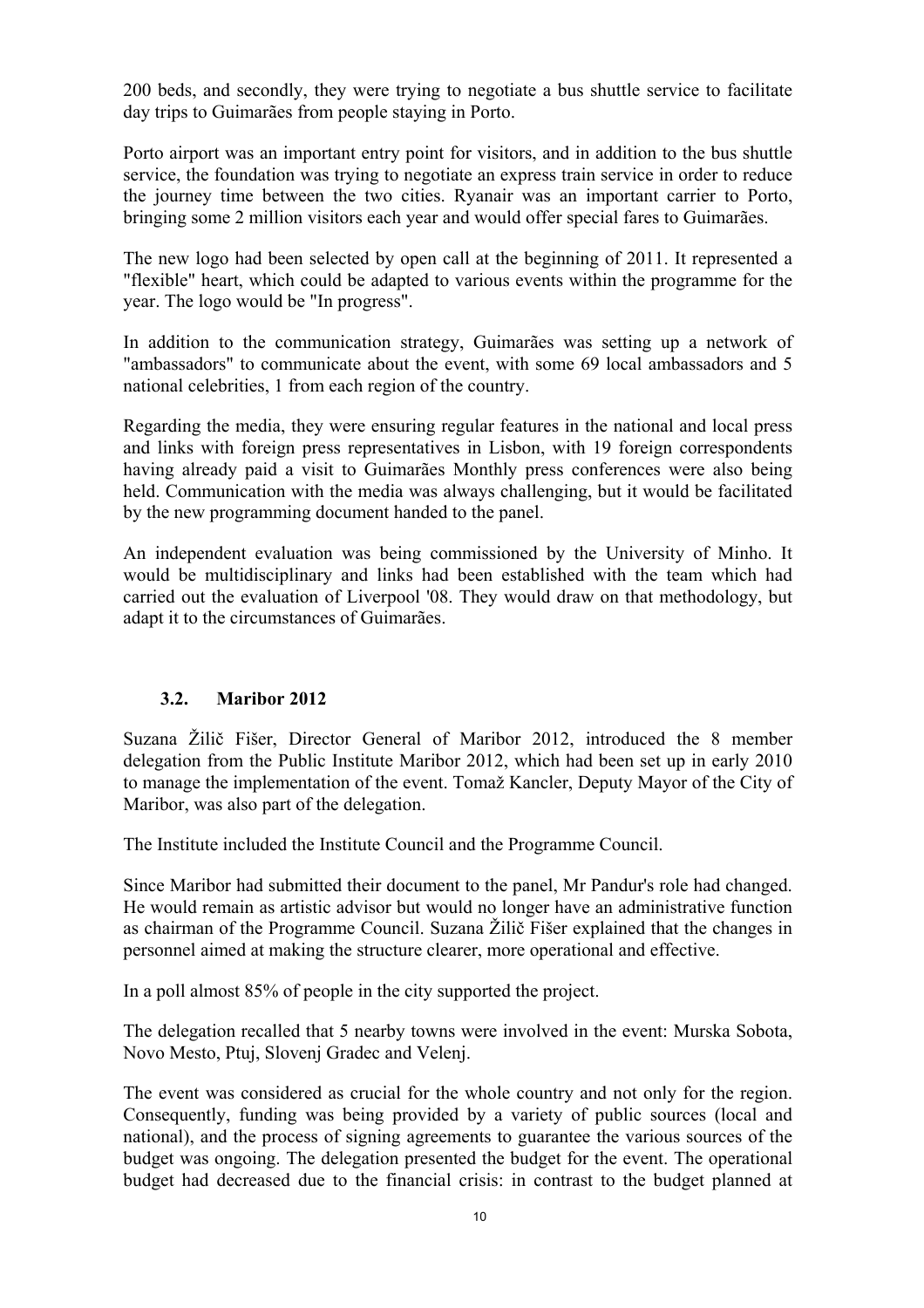selection stage,  $\epsilon$  57 million, the budget was now  $\epsilon$  41.78 million, and this should be the final amount. The final capital expenditure should be  $\epsilon$  89.92 million.

Maribor 2012 would mainly focus on visitors from the neighbouring countries living within a 300 km radius: Austria, Italy and Croatia. The idea was to convince visitors that Slovenia had more to offer than just skiing. At the same time, there was also a strong focus on the inhabitants of Ljubljana because a study revealed that many of them had never been to Maribor (only about 30%).

The cultural programme had evolved considerably. In line with the advice of the panel given during the first monitoring meeting the initial 16 strands of the programme had been reduced to 4: "Town Keys" (reanimation of the historic centre), "Urban Furrows" (projects on social inclusion), "Terminal 12" (performances and creation of art works, international productions) and "Life Touch" (ICT projects).

Urban Furrows in particular would bring forward many different kinds of projects, involving different sections of society and different ways of life: a House of Science and a children's playground would be created, and projects involving people with disabilities or literacy difficulties would be organised. The youth dimension of Maribor 2012 was stressed. The whole programme was generally targeted at a young audience including for example flash mobs, or the House of Science. Furthermore the City of Maribor was organising a volunteer programme.

As part of the European dimension, Maribor 2012 was working closely with Guimarães. It was also trying to reinforce cooperation with EUNIC in Slovenia, through "cultural embassies" with as many national cultural institutes as possible (so far 14) being invited to Maribor to present their outstanding cultural creations. Special cooperation with past (Graz 2003, Pécs 2010, Essen for the Ruhr 2010) and future Capitals (Marseille/Provence 2013, Mons 2015) were planned, as well as a residency programme for European artists which had the backing of the Ministry for Culture. Maribor wanted the European dimension to extend beyond simply European content and exchanges of artworks or artists, to real *processes* of dialogue and exchange.

Concerning the participation of citizens, Maribor 2012 intended to involve many volunteers and students, thanks to the close connection with the University of Maribor. Volunteers would be given the opportunity to directly participate in the organisation and implementation of the event. Some projects (like the *Of a Special Kind* project) were specifically dedicated to people with special needs (the disabled, blind people etc).

Several new buildings would be built and as in Guimarães many old factory buildings would be rehabilitated. International calls for tender had been launched, attracting over 400 bids, and architects from for example Rome and Madrid had submitted successful bids. In order to increase the attractiveness of the centre, the river crossing the city would be the central theme of the reconstruction work and the river banks would be rehabilitated. As in Guimarães, empty industrial buildings would be used as venues.

The Maribor 2012 team had reached a consensus that the event was closely connected to the (not yet realised) vision of the municipality of Maribor. Namely, the reorganisation of the area of the main square of the city, with which the city's central urban space would be renovated so as to become the centre of social, business and urban pulse. This aspect would be a very important part of the legacy of the event.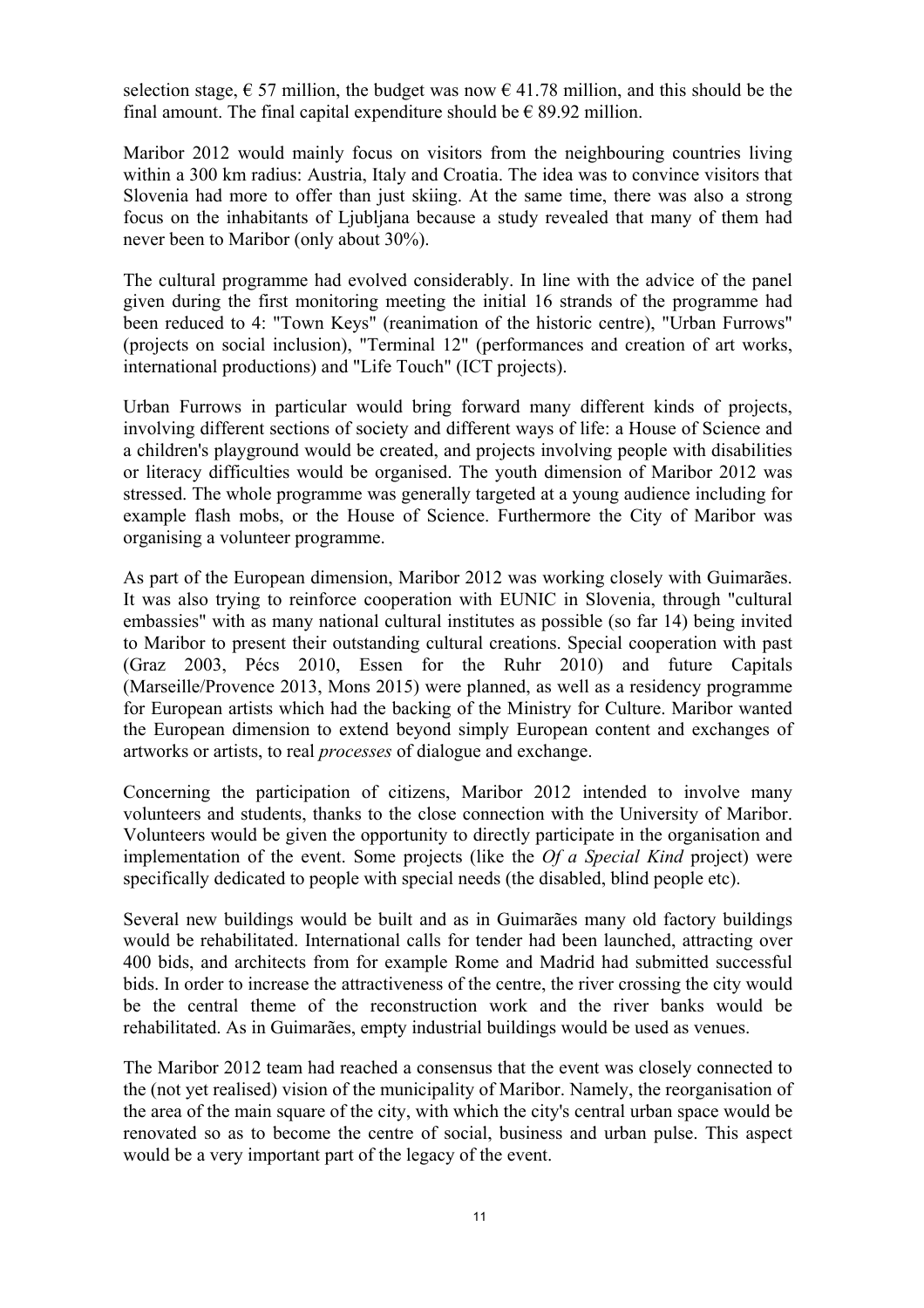Maribor was a traditional post-industrial city looking for a new identity as a cultural city and hoped that it could serve as a model of medium-sized city development for other cities in Europe. The long-term benefits would be evaluated through a long-term study by Slovenian universities.

The evaluation system had been modified and adjusted to the development requirements of the project in the second half of 2010, whereby recommendations about systemic simplification had been taken into account. The following actions were planned during 2011:

- implementation of an information system for continuous project monitoring

- preparation of the system and criteria of evaluation
- additional education for project holders concerning network collaboration
- half-yearly evaluation reports
- preparation of a strategic development conference of all producers.

Moreover, the Academy of the European Capital of Culture which had been established as an independent advisory body and would continuously monitor the creative development of the projects.

#### **4. THE PANEL'S ASSESSMENT**

In accordance with article 10 of Decision 1622/2006/EC the role of the monitoring and advisory panel consists in monitoring the implementation of the objectives and criteria of the action and to provide the European Capitals of Culture with support and guidance.

In this context, the assessments and recommendations of the panel are as follows:

#### **4.1. Guimarães 2012**

The panel very much appreciates the hard work by the team and the considerable progress made with the cultural programme, and particularly welcomes the more detailed programme provided during the meeting. It welcomes the fact that many of its previous recommendations have been taken on board and the budget seems secure.

Although the programme looks promising, the panel is slightly concerned about the concentration on Portuguese themes and artists. The panel would therefore urge caution in order to ensure that the programme remains sufficiently appealing to attract tourists from all over Europe.

The panel also encourages Guimarães 2012 to reflect further on different ways of attracting tourists from a variety of Member States. One possibility would be to tap into the potential for tourism from the Way of Saint James or in Santiago de Compostela. In view of the strong focus on Portuguese culture and history, it would also be interesting to attract the Portuguese diaspora from all over Europe. Regarding the limited bedroom capacity in Guimarães, the panel stresses the importance of organisation of an excellent bus shuttle and similar services facilitating day tourism.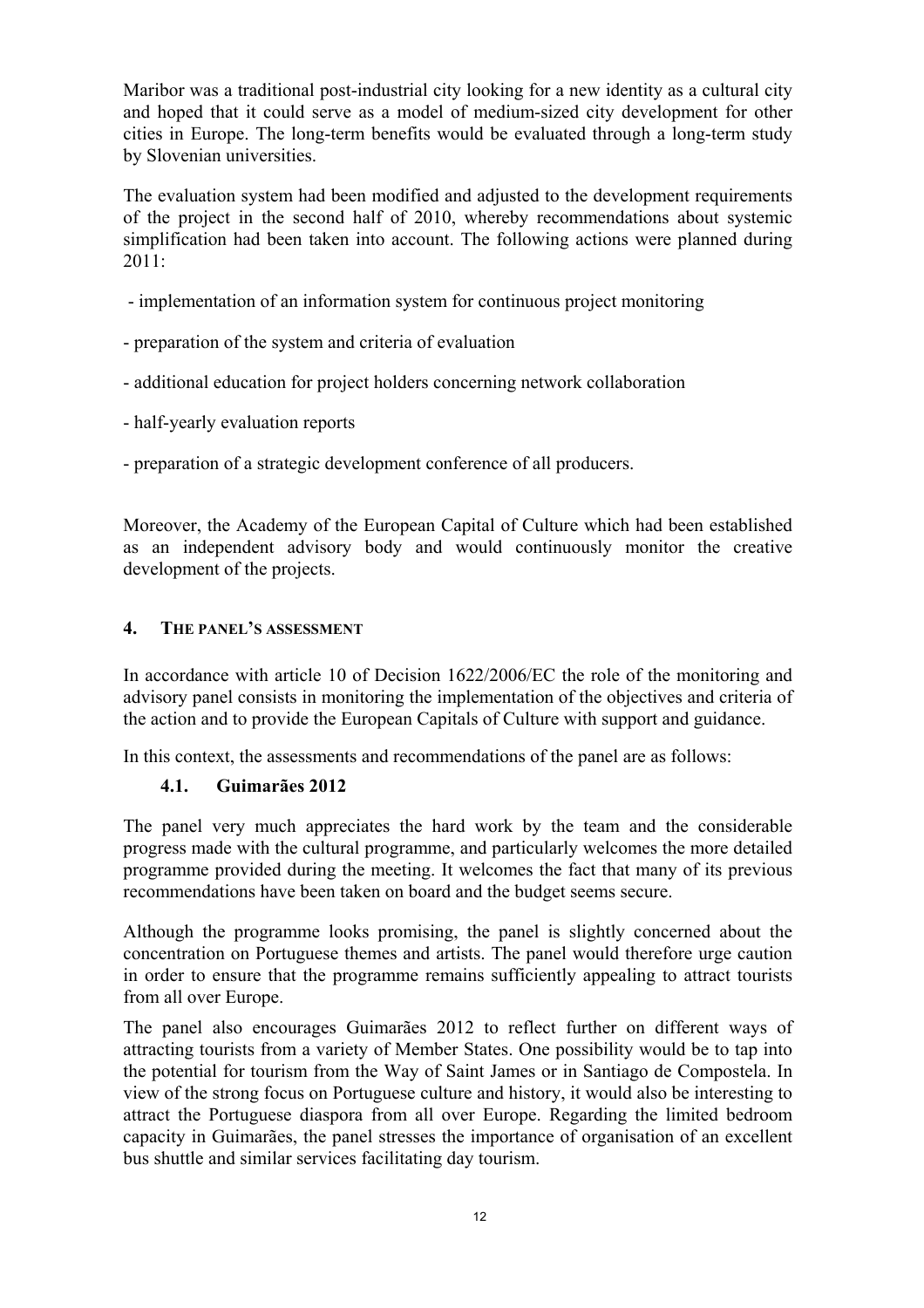The panel is also keen to ensure the maximum involvement of citizens and their awareness of the programme and urges Guimarães to keep up its efforts in this regard.

Regarding the long term impacts of Guimarães 2012, the panel commends the city's aim to raise its budget for culture from the current level of 7-8% of the city budget to 12% after 2012.

Finally, it welcomes the independent evaluation and urges Guimarães to plan for the long-term legacy of the event, as the most successful Capitals have proven to be those which embed the event as part of a long-term cultural development strategy. In this regard, it welcomes the efforts to use the cultural and creative industries as part of a new development paradigm.

#### **4.2. Maribor 2012**

The panel is impressed by the presentation of Maribor 2012, as well as the progress achieved so far in the preparations and the programme as it stands so far. Although there have been a considerable number of changes to the team, the alterations should improve the effectiveness of the organisation. The panel congratulates the new team for its dynamism, enthusiasm and commitment and the good progress made. As the preparations are now in a critical phase, the panel recommends Maribor to maintain stability in the staffing and continue on this good path. The strong focus on youth projects is very positive as is the forward-looking approach.

The panel strongly encourages the team to stick to the current ideas in the programme and to concentrate on implementation. A strong focus on the marketing strategy will now be very important in order to attract as many visitors as possible in 2012 and beyond.

Finally, the panel urges Maribor to plan for the long-term legacy of the event, as the most successful Capitals have proven to be those which embed the event as part of a long-term cultural development strategy.

#### **5. THE REQUIREMENTS FOR AWARDING THE MELINA MERCOURI PRIZE**

On the basis of the report issued by the monitoring and advisory panel after its second meeting, a prize in honour of Melina Mercouri shall be awarded to the designated cities by the Commission, on the condition that they meet the criteria laid down in article 4 of Decision 1622/2006/EC (see below), have fulfilled their commitments and have implemented the recommendations made by the selection as well as the monitoring and advisory panels. The prize consists of a payment of 1.5 million euros and shall be awarded in principle three months before the start of the relevant year. It is financed by the European Union's Culture Programme.

Article 4 of Decision 1622/2006/EC specifies the criteria that the cultural programme shall fulfil. They are subdivided into 2 categories (the "European dimension" and the "City and citizens").

As regards the "European Dimension", the programme shall:

- a) foster cooperation between cultural operators, artists and cities from the relevant Member States and other Member States in any cultural sector;
- b) highlight the richness of cultural diversity in Europe;
- c) bring the common aspects of European cultures to the fore.

As regards the "City and citizens", the programme shall: